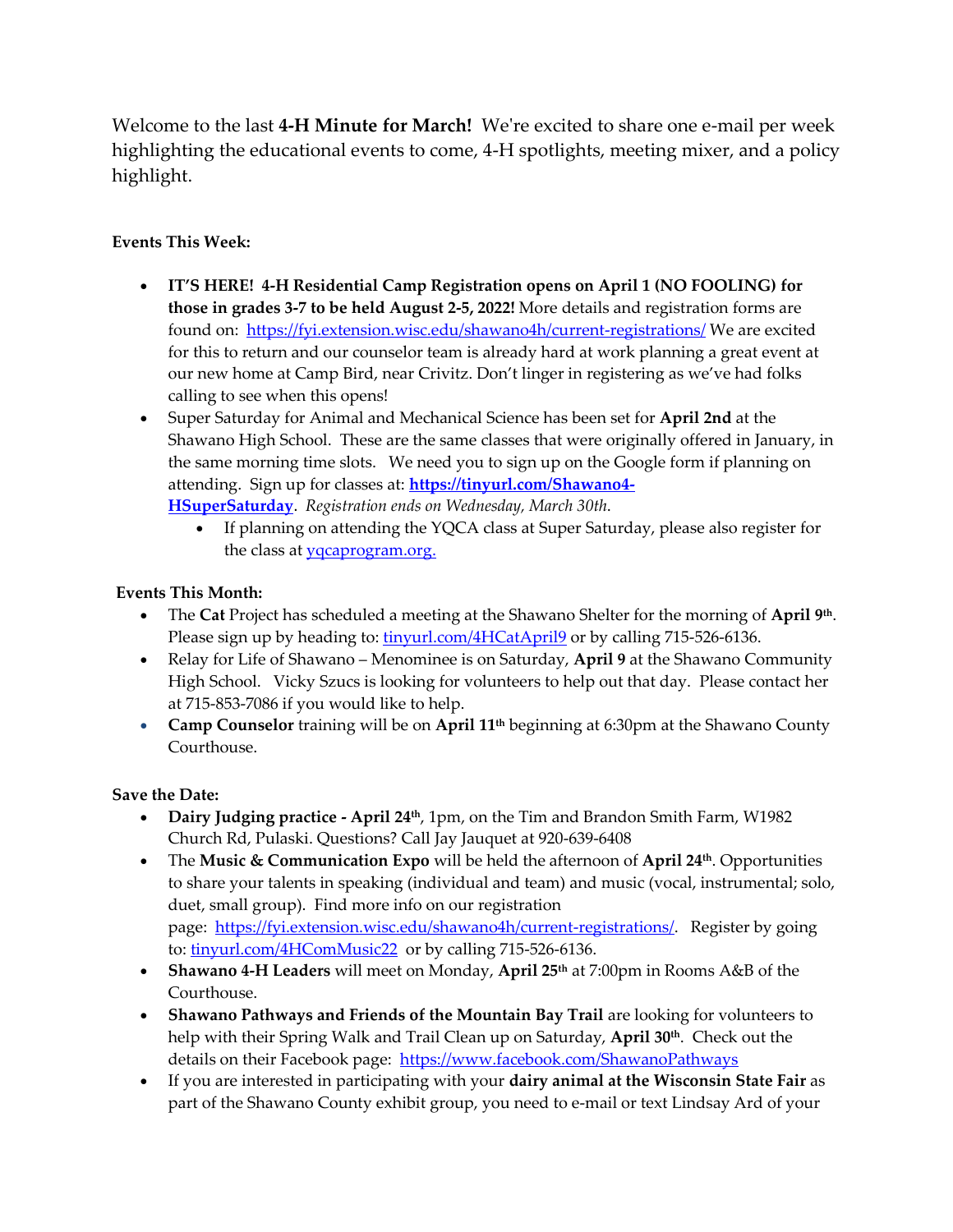intent by **April 30**. [\(ard54107@yahoo.com](mailto:ard54107@yahoo.com) or 715-853-9012) There will be a mandatory meeting will be on **May 3rd** at the Courthouse - participants and at least 1 parent are required.

- The **Shawano County All-Star Shoot will be on May 6th and 7th** at the Crawford Center. Register at [https://4h.extension.wisc.edu/opportunities/projects/shooting](https://4h.extension.wisc.edu/opportunities/projects/shooting-sports/competitive-shoots/)[sports/competitive-shoots/](https://4h.extension.wisc.edu/opportunities/projects/shooting-sports/competitive-shoots/) **Set up** is on the **5 th**. It takes many people to pull this awesome event off. Please come if you can help in any way!
- The **Foods Revue** will be held on the morning of **May 14th** with a "Just Say Cheese!" theme. Register for the Foods Revue (including cake decorating and foods preservation) by contacting our office, or going to[: https://tinyurl.com/4-HFoodsRevue22](https://tinyurl.com/4-HFoodsRevue22)**.**

**Shawano 4-H Highlight of the Week:** Our shout-out is to **Pella Eagles 4-H Club.** This past Saturday the Pella Eagles 4-H club held their 1<sup>st</sup> cap collection day. Their goal was to collect more than 200 pounds of caps and lids. They surpassed that and collected 425+ pounds. The caps and lids will be recycled into benches in memory of their 4-H General Leader, Julie Bishop. Way to go Pella Eagles!



**Shawano County 4-H Centennial Memories:** In 1949 over 400 members, leaders and guests attended the annual 4-H achievement program. Four volunteers received the silver clover award for 5 years of service; Mrs. RD Hennig, Mrs. Arnold Doede, Mrs. Maynard Pingel, and Arthur Kasten. Mrs. Allan Pitt with 9 years of service as the longest leadership record of the present time.

**Meeting Mixer**: **Pairs**: Divide the players into 2 groups. Have each group stand in a straight line and have them blindfold themselves (bandannas work great). Now whisper the name of an animal to each person in one line (only one animal of that type per line). Do so with the second line, making sure there is a match for all. Tell the players they must locate their partner, by imitating the sound of the animals name that was whispered to them. On "go" they can begin to walk around the playing area, making their sound, to try to locate their partner. The game continues until each person has located their pair. Make sure adults are acting as safe boundaries.

**Policy for your Perusal:** All fundraisers need to be pre-approved by the 4-H Positive Youth Development Extension Educator. All contracts need to be signed by UW Madison and not an individual of a 4-H Club. If you have questions, please contact Megan at 715-526-6136.

**Just a few reminders:**